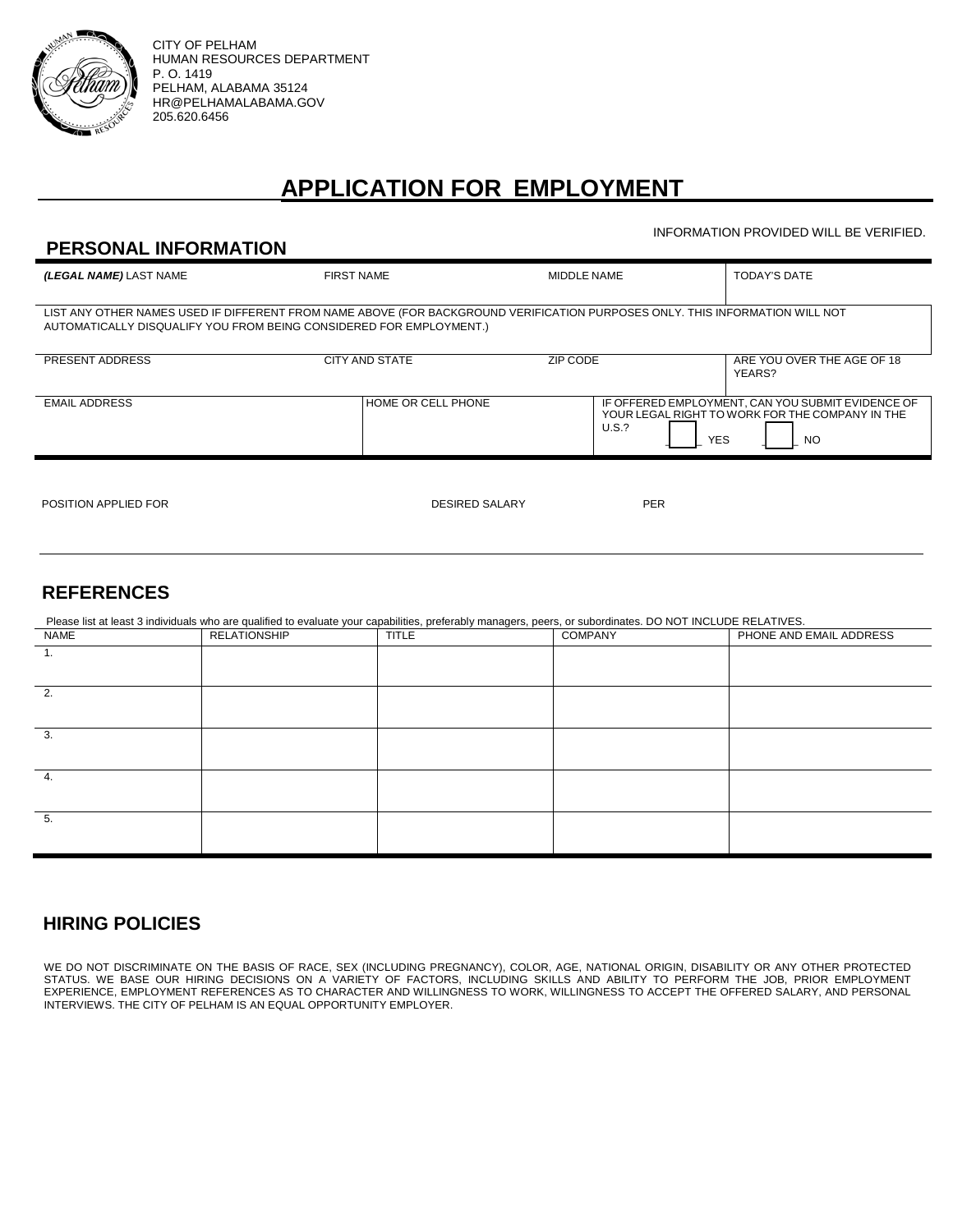**EMPLOYMENT INFORMATION** *–* STARTING WITH YOUR CURRENT OR MOST RECENT EMPLOYMENT, LIST ALL PREVIOS EMPLOYERS INCLUDING SELF-EMPLOYMENT, MILITARY SERVICE, SUMMER AND PART-TIME JOBS FOR AT LEAST THE LAST 10 YEARS. MUST BE COMPLETED IN FULL FOR EACH EMPLOYER. WRITING "SEE RESUME" IS NOT ACCEPTABLE. USE ADDITIONAL SHEET IF NECESSARY TO COVER YEARS OF EMPLOYMENT. **ADDITIONALLY, ATTACH PROFESIONAL RESUME.**

| <b>1.) ORGANIZATION NAME</b>                           | <b>TITLE</b> |                 |                        | <b>START DATE</b>                | <b>END DATE</b> |  |  |
|--------------------------------------------------------|--------------|-----------------|------------------------|----------------------------------|-----------------|--|--|
|                                                        |              |                 |                        |                                  |                 |  |  |
|                                                        |              |                 |                        |                                  |                 |  |  |
| <b>ADDRESS</b>                                         |              | PHONE           |                        |                                  |                 |  |  |
|                                                        |              |                 |                        |                                  |                 |  |  |
| NAME AND TITLE OF SUPERVISOR                           |              | MAY WE CONTACT? |                        | <b>NOW</b>                       |                 |  |  |
|                                                        |              |                 |                        | AFTER ACCEPTANCE OF OFFER        |                 |  |  |
| <b>REASON FOR LEAVING</b>                              |              |                 |                        |                                  |                 |  |  |
|                                                        |              |                 |                        |                                  |                 |  |  |
| 2.) ORGANIZATION NAME                                  |              |                 |                        | <b>START DATE</b>                |                 |  |  |
|                                                        | <b>TITLE</b> |                 |                        |                                  | <b>END DATE</b> |  |  |
|                                                        |              |                 |                        |                                  |                 |  |  |
| <b>ADDRESS</b>                                         |              |                 | <b>PHONE</b>           |                                  |                 |  |  |
|                                                        |              |                 |                        |                                  |                 |  |  |
|                                                        |              |                 |                        |                                  |                 |  |  |
| NAME AND TITLE OF SUPERVISOR                           |              | MAY WE CONTACT? |                        | NOW<br>AFTER ACCEPTANCE OF OFFER |                 |  |  |
| <b>REASON FOR LEAVING</b>                              |              |                 |                        |                                  |                 |  |  |
|                                                        |              |                 |                        |                                  |                 |  |  |
|                                                        |              |                 |                        |                                  |                 |  |  |
| 3.) ORGANIZATION NAME                                  | <b>TITLE</b> |                 | <b>START DATE</b>      |                                  | <b>END DATE</b> |  |  |
|                                                        |              |                 |                        |                                  |                 |  |  |
|                                                        |              |                 |                        |                                  |                 |  |  |
| <b>ADDRESS</b>                                         |              |                 | PHONE                  |                                  |                 |  |  |
|                                                        |              |                 |                        |                                  |                 |  |  |
| NAME AND TITLE OF SUPERVISOR<br><b>MAY WE CONTACT?</b> |              |                 | <b>NOW</b>             |                                  |                 |  |  |
|                                                        |              |                 |                        | AFTER ACCEPTANCE OF OFFER        |                 |  |  |
| <b>REASON FOR LEAVING</b>                              |              |                 |                        |                                  |                 |  |  |
|                                                        |              |                 |                        |                                  |                 |  |  |
| <b>4.) ORGANIZATION NAME</b>                           | <b>TITLE</b> |                 |                        | <b>START DATE</b>                | END DATE        |  |  |
|                                                        |              |                 |                        |                                  |                 |  |  |
|                                                        |              |                 |                        |                                  |                 |  |  |
| ADDRESS                                                |              |                 | <b>PHONE</b>           |                                  |                 |  |  |
|                                                        |              |                 |                        |                                  |                 |  |  |
| NAME AND TITLE OF SUPERVISOR                           |              | MAY WE CONTACT? |                        | <b>NOW</b>                       |                 |  |  |
|                                                        |              |                 | AFTER ACCEPTANCE OFFER |                                  |                 |  |  |
| <b>REASON FOR LEAVING</b>                              |              |                 |                        |                                  |                 |  |  |
|                                                        |              |                 |                        |                                  |                 |  |  |
|                                                        |              |                 |                        |                                  |                 |  |  |

#### **U.S. MILITARY SERVICE**

| <b>BRANCH OF SERVICE</b> | <b>TECHNICAL SPECIALIZATION</b> | <b>RANK ATTAINED</b> |  |  |
|--------------------------|---------------------------------|----------------------|--|--|
|                          |                                 |                      |  |  |
|                          |                                 |                      |  |  |
|                          |                                 |                      |  |  |
|                          |                                 |                      |  |  |